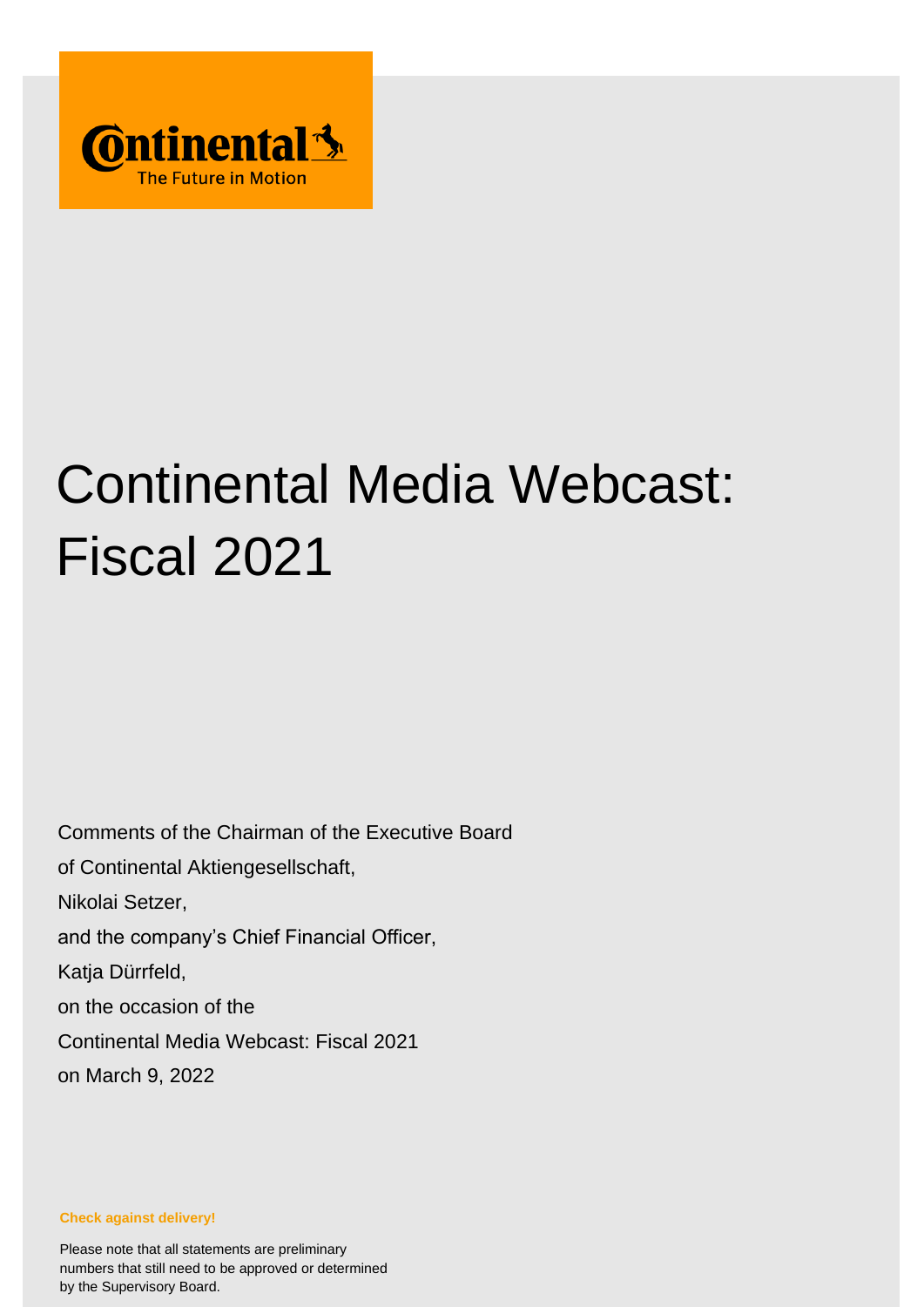### **Nikolai Setzer, CEO:**

Ladies and gentlemen,

It is hard for me to find the right words for something that we and many others would never have thought possible: war again in Europe! Since the Second World War, we have lived in peace and stability over long periods. The attack on Ukraine has shaken us profoundly. Our thoughts are with those affected and their loved ones.

The combat operations must end as quickly as possible! As a company, we firmly believe that conflicts can only be resolved by diplomatic means. Military action produces only one thing: immense human suffering. To make a contribution toward easing this suffering, we have donated to the UN Refugee Agency.

One thing is clear to us: The safety and security of our colleagues is our highest priority. Although we do not have any locations in Ukraine, we do have Ukrainian employees, particularly in the neighboring countries. We are in close contact with them and are supporting them wherever possible.

For the time being, we are suspending production in our plant in Kaluga. We have made this decision as a result of the war and the related current upheavals. We will support our local staff who are affected by this. We are currently looking into how their basic needs can be met.

## **Katja Dürrfeld, CFO:**

Ladies and gentlemen,

against all expectations, the market environment largely failed to get back on its feet in 2021 following an already historically weak previous year. The coronavirus pandemic, the semiconductor shortage and significant cost increases in the areas of procurement and logistics have had an especially marked impact on our sales and earnings. It this turbulent market environment, we have nevertheless performed well in operational terms. Following two successive years beset by losses, we have ended the fiscal year with a positive net income. However, it is clear that we are not satisfied with our current financial performance.

Our sales totaled €33.8 billion in 2021, an increase of 6 percent compared to the previous year. Please note that – unless indicated otherwise – the respective effects of Vitesco Technologies until the spin-off in September 2021 are not taken into account. After adjusting for exchange-rate effects and changes in the scope of consolidation, we posted organic sales growth of more than 7 percent. That means we outperformed the market, since the latest estimates indicate that global automotive production grew by only around 3 percent to around 77 million units worldwide in 2021.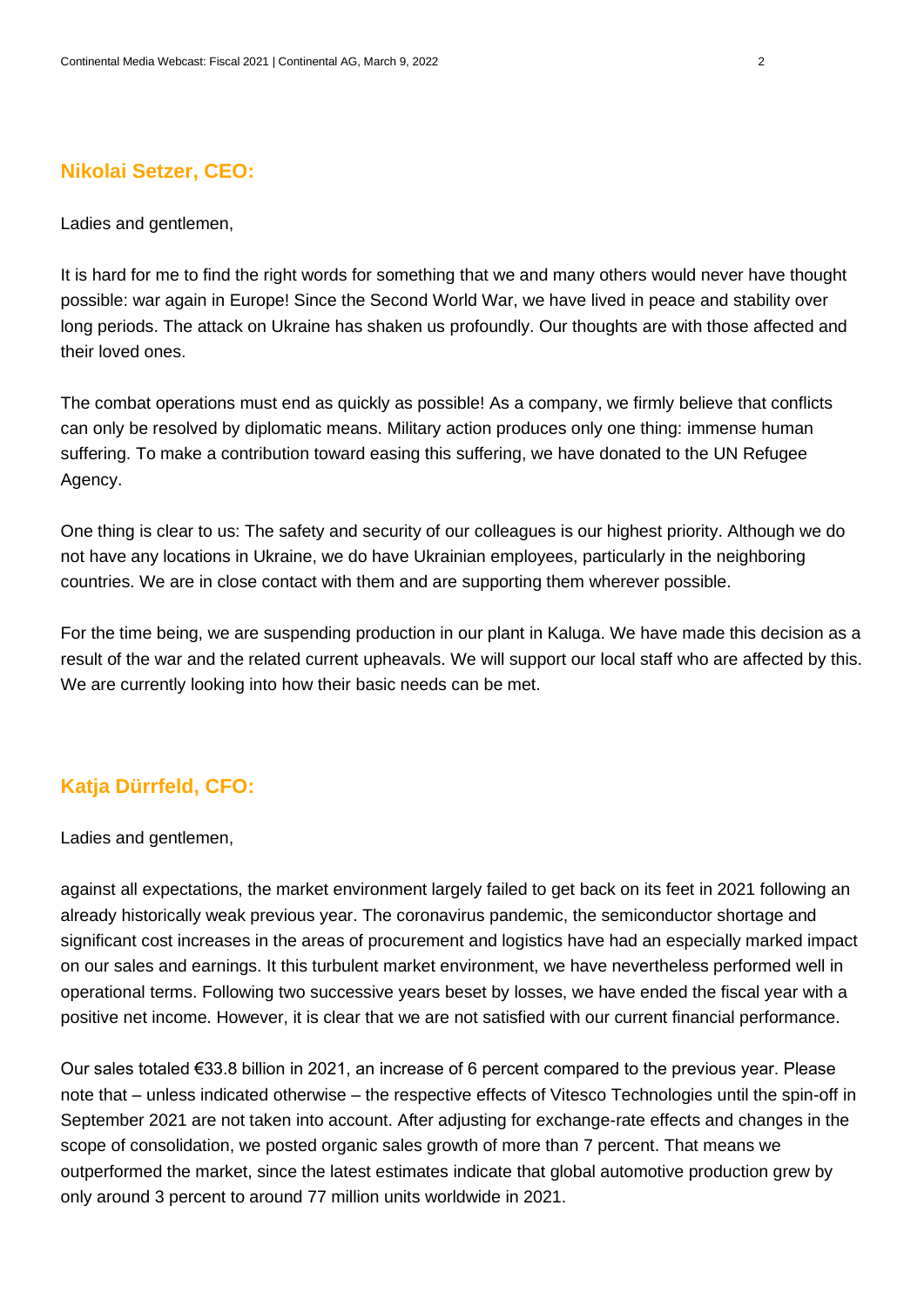In this persistently challenging market environment, we achieved an adjusted operating result of €1.9 billion. The adjusted EBIT margin was 5.6 percent. That represents an improvement compared to 2020.

Our Automotive group sector has been hit hard by the weak development on the automotive markets and the semiconductor shortage. In 2021, this sector still comprised the Autonomous Mobility & Safety and Vehicle Networking & Information business areas. At the turn of the year, we aligned these to a more market-oriented structure. The combined sales of the two units totaled €15.4 billion. In organic terms – that is, without the influence of exchange rates and changes in the scope of consolidation – this represented a slight 1.2 percent increase in sales compared to the previous year. We recorded increases in the sales volume of advanced driver assistance systems, airbag control units, connectivity technologies as well as electronics and mechatronics for commercial vehicles and the replacement market. Purely in operating terms and after adjusting for special effects, the performance of our automotive business resulted in an adjusted EBIT margin of minus 1.3 percent. Despite the many challenges, this is not a satisfactory result. This year, we will intensify our efforts to improve the earnings situation at Automotive on a lasting basis. We will also turn our attention to rigorously implementing the lessons learned from the strained supply situation with regard to semiconductors. The focus here is particularly on better early warning systems and on more comprehensive planning, communication and transparent presentation of our needs across the entire value chain. Furthermore, we will build up inventory reserves in a targeted manner in order to overcome any possible shortages over longer periods.

Developments at our Tires and ContiTech group sectors were more pleasing. In the past fiscal year, we consolidated these two business areas into the Rubber Technologies group sector. The reported sales of the Rubber Technologies group sector increased year on year by 12.6 percent to €17.6 billion. Organic sales growth came to 13.9 percent.

In the Tires sector, sales increased in particular in the car tires replacement business and in the entire commercial-vehicle tires business compared to the previous year. Moreover, we have grown the share of premium tires above 18 inches in terms of tire sales to currently 44 percent. This confirms the steady growth of the high-margin tire segment in our portfolio.

In our ContiTech group sector, business was brisk with products for off-highway applications, surface materials for industrial use and window and pool films for home and garden. The sales volume of drive belts for industrial purposes was up as well.

Overall, the Rubber sector increased its adjusted EBIT margin compared to the previous year, coming in at 12.4 percent compared with 11.3 percent in the previous year. The adjusted operating result totaled €2.2 billion. Given the adverse market conditions, particularly the sharp uptick in raw material prices, that is again a very good performance.

All in all, the company's bottom line was a positive net income of €1.5 billion. Free cash flow before acquisitions, divestments and carve-out effects for continuing and discontinued operations amounted to €1.2 billion.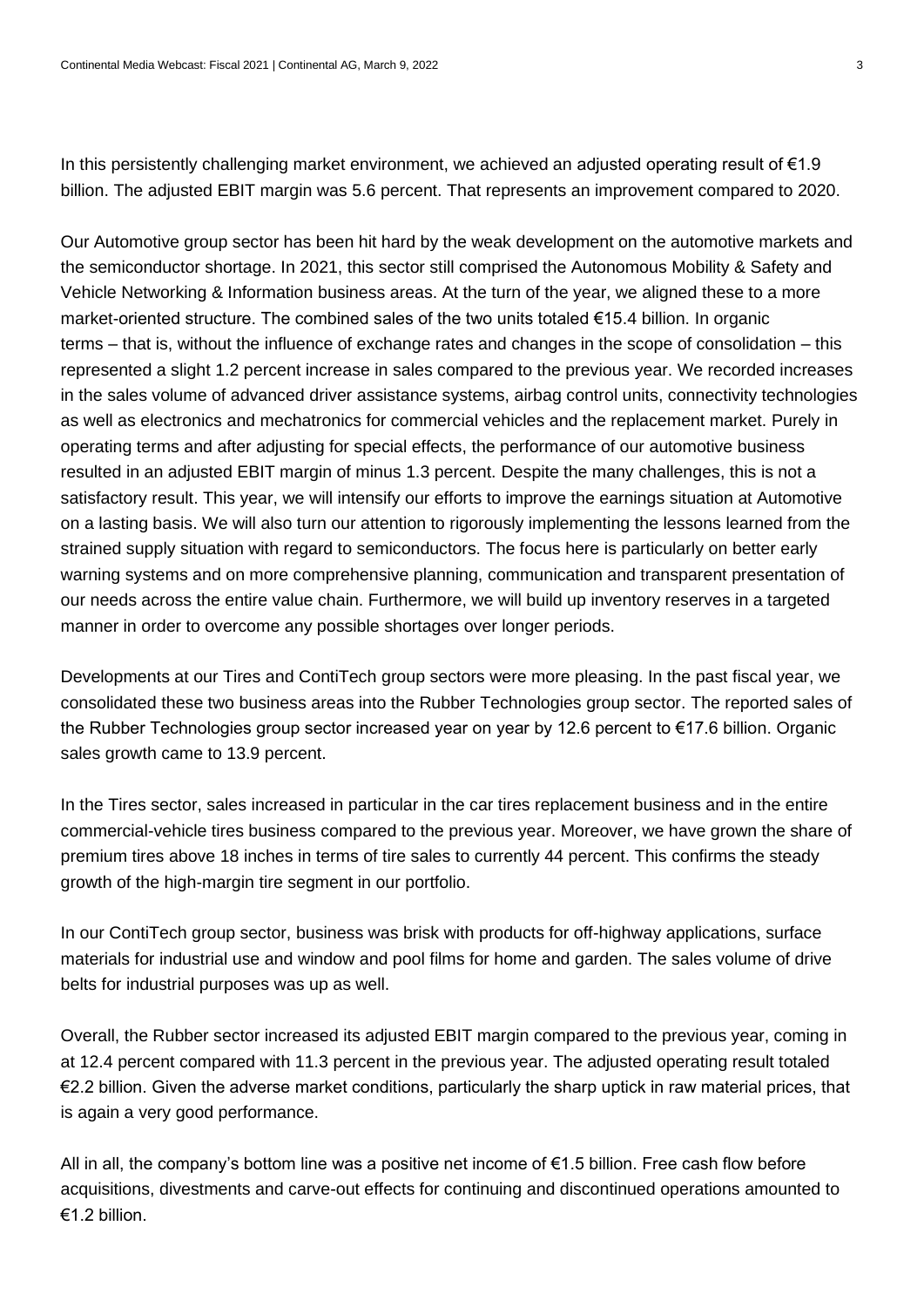On this basis, the Executive Board proposes to the Annual Shareholders' Meeting a dividend of €2.20 per share. After refraining from paying a dividend in the past fiscal year, the dividend proposed is now at the higher end of the envisaged distribution corridor of 15 to 30 percent of net income. The proposed distribution therefore amounts to €440 million.

All in all, our balance sheet remains solid. Our equity ratio is 35.3 percent. Our liquidity cushion continues to be comfortable. It totaled  $\epsilon$ 7.1 billion at the end of 2021.

And now, let's turn to our expectations for 2022. As expected, the new fiscal year has got off to a sluggish start due to ongoing supply shortages for semiconductors and cost increases in the areas of procurement and logistics. With regard to the supply of electronic components, we are expecting a slight improvement in the second half of the year.

Please note that, in the event the geopolitical situation, in particular in Eastern Europe, remains tense or even worsens, it can result in lasting consequences, especially for production, supply chains and demand. Depending on the severity of the disruption, this may result in lower sales and earnings in all group sectors as well as for the Continental Group compared to the prior year.

Not including the risks I just mentioned, we expect the production of passenger cars and light commercial vehicles to increase year on year by 6 to 9 percent. Over the entire year, however, we anticipate headwinds on the cost side, particularly in the areas of procurement and logistics. This is expected to weigh more heavily on earnings than during the previous year. All in all, we anticipate higher procurement and logistics costs of around €2.3 billion.

On the basis of our assumptions about the trends in our markets and industries for 2022, we anticipate consolidated sales of around €38 billion to €40 billion and an adjusted EBIT margin of around 5.5 to 6.5 percent.

For the Automotive group sector, Continental forecasts sales of around €18 billion to €19 billion with an adjusted EBIT margin of around 0 to 1.5 percent.

Sales in the Tires group sector are expected to amount to between around €13.3 billion and €13.8 billion with an adjusted EBIT margin ranging between 13.5 and 14.5 percent.

For the ContiTech group sector, we expect sales of between around €6.0 billion and €6.3 billion with an adjusted EBIT margin ranging between 7.0 and 8.0 percent.

As you can see, the situation remains tense overall. The market trend, however, gives us reason for cautious optimism as we look ahead to further business development in 2022.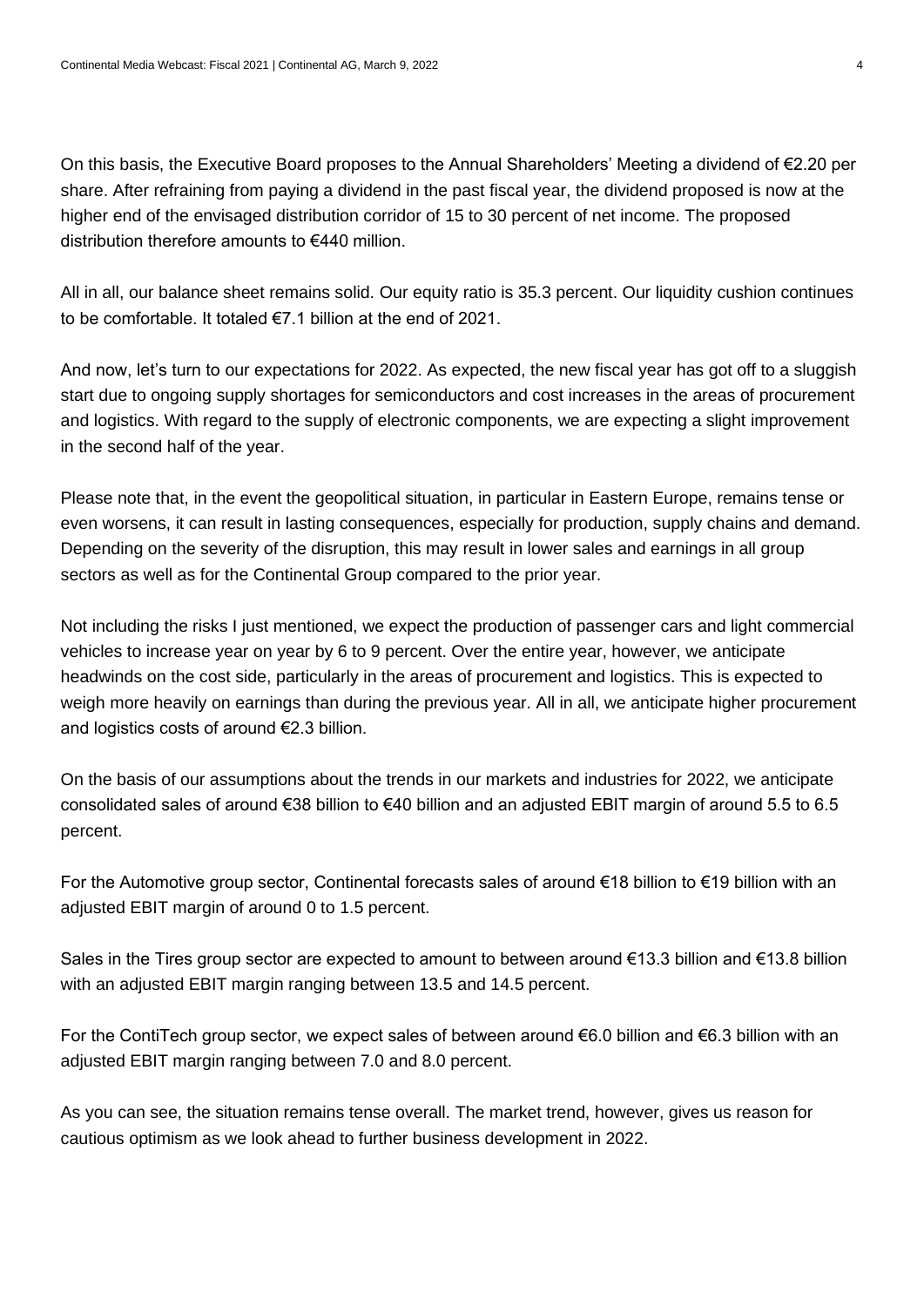#### **Nikolai Setzer, CEO:**

#### Ladies and gentlemen,

the past fiscal year was again a very trying one for us. With that in mind, my thanks go out in particular to our more than 190,000 employees worldwide. They have pulled together as a team to overcome the various restrictions and obstacles confronting them.

Numerous events have put us to the test and demanded the utmost from us. The semiconductor shortage has been at the forefront of all of our minds. The strong headwinds on the cost side have also been very demanding and will remain a challenge. So while our positive net income is something to be happy about, it is not grounds for satisfaction. Improving our earnings is of course our top priority!

We will be equally rigorous in investigating the accusation of the use of illegal defeat devices in diesel engines. We appreciate your continuing understanding that we cannot comment in any detail on this matter while investigations by the public prosecutor's office are ongoing. You may however rest assured that we are making every effort to ascertain the full facts and are cooperating unreservedly with the public prosecutor's office. After all, integrity is a key part of our corporate culture. Moreover, it is firmly anchored in our Code of Conduct, which applies to all Continental companies worldwide.

Aside from the many challenges, we focused closely on our future during our anniversary year. Together, we strategically set the course for the next successful chapter in our company's history. With our new structure, we can act in a more agile and more transparent manner. We make decisions even faster. Our positioning with respect to the transformation of the mobility industry is future-oriented and in line with market conditions.

Since the beginning of the year, Continental has been supported by three strong group sectors: Automotive, Tires and ContiTech. Under a single roof, we are jointly gathering momentum for our strategic realignment and increasing our profitability. We therefore stand firmly by our medium-term targets despite the disappointing market trend.

Our technological strength is the basis for our success. We are well positioned thanks to our focused portfolio, our decades of hardware competency and our comprehensive software and digitalization expertise. To maintain this strong position, we are investing with a view to sustainability. Our expenditure on research and development in the past fiscal year, for instance, amounted to  $\epsilon$ 2.6 billion.

We are also investing in the future of our employees. Consequently, we launched a comprehensive training initiative jointly with the employee representatives at an early stage. One element of the initiative is the company's own Institute for Technology and Transformation, which was founded in 2019. By the end of 2021 3,500 participants in Germany were qualified to perform new tasks. A further training institute of this type will also be founded in France later this year. Other countries are set to follow. In addition, we are training all of our employees through our online learning platform. Worldwide, up to 130,000 courses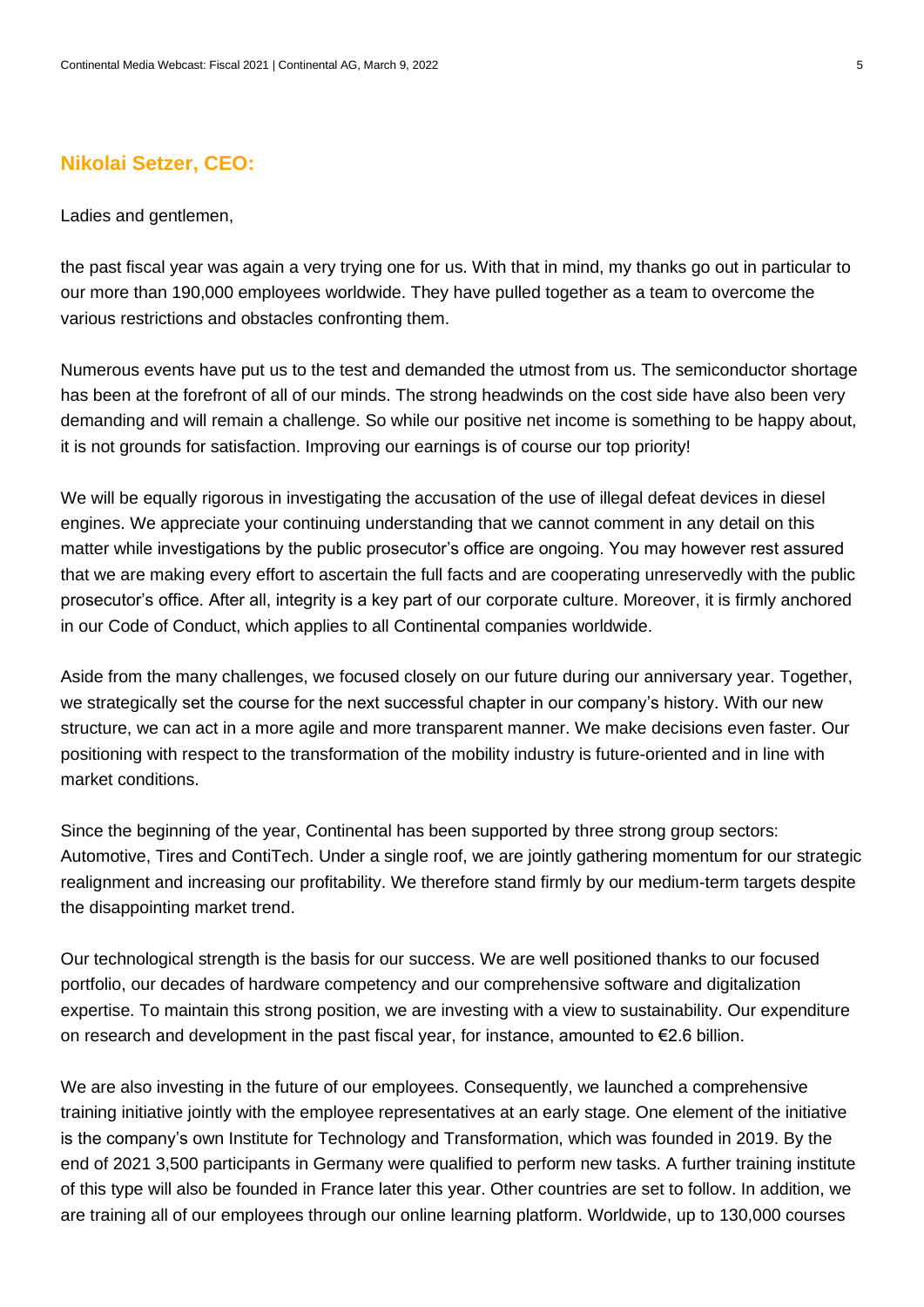are completed by more than 50,000 employees every month. At the end of 2018, we rolled out the company's software academy worldwide, specifically for our software and IT specialists. Around 23,000 staff members are currently furthering their training in the software academy. We already employ around 19,000 software and IT specialists today. A total of around 42,000 engineers are working on our future technologies worldwide. Motorists as well as numerous different industries benefit from their solutions worldwide.

We focus on safe, autonomous, connected and sustainable cutting-edge technologies. So no matter what, our technologies are key. Because the powertrain is becoming less important as a purchase criterion. What will count in the mobility of tomorrow is its degree of automation, connectivity, comfort and convenience. In the area of safe and autonomous driving, we already rank among today's leading automotive suppliers. We produced more than 28 million cameras, radar and LiDAR sensors for assisted and automated driving functions in 2021.

Moreover, we have strengthened our market position through participations and cooperations. One example is our joint venture with Horizon Robotics. Through this initiative, we are accelerating the commercialization of automotive AI technologies. Another instance is our participation in Kopernikus Automotive. The focus here is on infrastructure-based automated parking in parking garages as well as autonomous maneuvering in automotive factories and logistics centers.

On the roads as well, our technologies monitor the vehicle surroundings. Some even look into the future! Take our Driving Planner for highly automated driving, for example. It calculates possible driving situations several seconds in advance. This enables it to react with lightning speed in critical situations. Sometimes, fractions of a second can be vital. Here, our brake systems are tried and tested. For example our MK C2. It builds up brake pressure in only 150 milliseconds. And our premium tires like the SportContact 7 ensure short braking distances thanks to their high road grip. Top scores in independent tire tests confirm the high technology standard of our tires on a regular basis. Motorists and automotive manufacturers alike place their trust in them. In Europe alone, nearly one in three new cars is equipped with Continental tires. An increasing number of purely electric vehicles on the road are equipped with tires from Continental: Seven of the world's ten highest-volume manufacturers of electric vehicles already place their trust in our tire technology.

We are also at the forefront when it comes to vehicle connectivity. Thanks to our technologies, we have already connected 50 million vehicles permanently to other vehicles, the internet or the traffic infrastructure worldwide. Connectivity is a key yardstick for the future viability of personal mobility. Everfaster processing power and integrated vehicle software are speeding up this development. They form the central nervous system of the mobility of the future. And this is precisely what we are developing. We are the first automotive supplier to have put a central high-performance computer into volume production. Since the fall of 2019, it has been the core component of the entire Volkswagen ID. series. We are therefore all the more delighted that a new ID. model is being presented to the world public today – with many of our technological features on board. The same applies to the BMW iX. With our high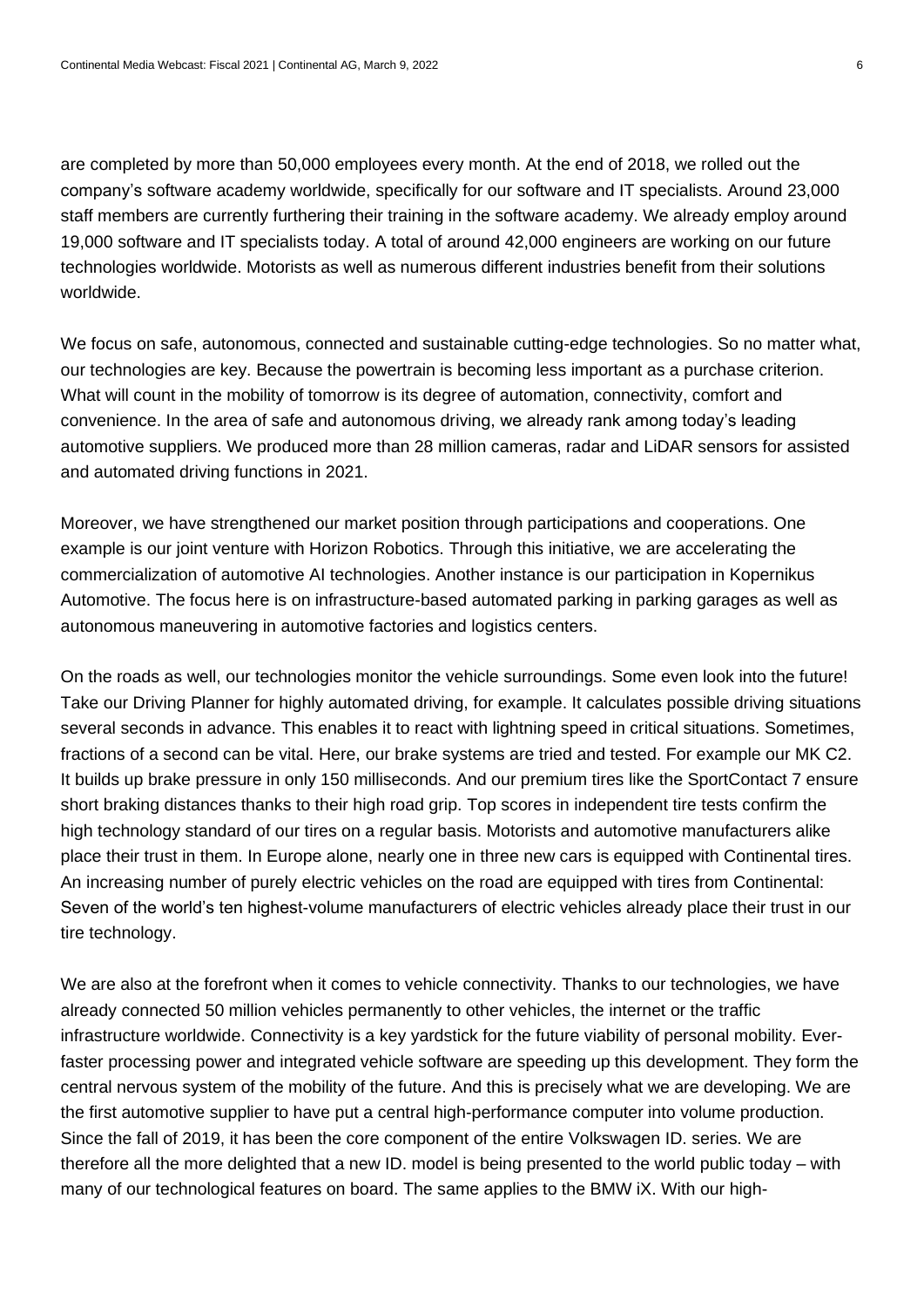performance cockpit computer, we provide the necessary processing power to run the functions in the display, ensuring seamless interaction between driver and vehicle.

The order volume for high-performance computers currently totals around €5.5 billion. In 2021 and 2022 alone, more than 20 vehicle models worldwide were equipped with Continental high-performance computers. Just recently, we also received our first order for a computer of this type from China. This will be used in the electric vehicles of a major Chinese vehicle manufacturer from 2023 onward. We are developing this high-performance computer on the basis of our global platform, largely at our software development center in Chongqing in southwestern China, which we inaugurated in July 2021. In the mid to long-term, we will employ up to 500 software and IT experts there.

We make the helpful functionalities of our high-performance computers and other vehicle electronics visible to motorists on our display solutions. One example is our ShyTech display – a world first that we presented last year. And, as its name already indicates, this display technology is "shy" in the true sense of the word. Concealed behind a wood or leather surface, the display screen only appears when needed. A further innovation, our Switchable Privacy display, behaves in a similar manner. It is only visible to passengers as required. They can, for example, watch a move without distracting the driver from road traffic. The innovation is a hit not only with vehicle occupants, but also with our customers. New orders for display solutions amounting to more than €5.5 billion are clear evidence of this.

A further indication of our future viability is our comprehensive commitment to the area of sustainability. Our Conti GreenConcept celebrated its premiere at the IAA in Munich last year. This tire concept is characterized by its exceptional sustainability. The tires feature a resource-saving lightweight technology. In addition, we have increased their service life thanks to a renewable tread. Our GreenConcept tires also contain a particularly high proportion of traceable, renewable and recycled materials. The total proportion of renewable raw materials is 35 percent. Furthermore, 17 percent of the materials used are recycled. These include polyester from recycled PET bottles for the first time ever. The sustainability of our materials has long been an important concern to us. Since 2011, for instance, we have been working with partners on making natural rubber regionally from dandelions in order to reduce the amount of natural rubber that we import from tropical regions in the long term. We therefore count among the pioneers in sustainability within the tire industry. The jury of the German Future Prize agrees. Last year, it voted our project team through to the final round of the award.

The materials that we develop for vehicle interiors and buildings are also sustainable. Our AMBIENC3 vehicle demonstrates our expertise in the areas of sustainability, design and functionality. In the development of surfaces, we rely on natural and renewable raw materials as well as recycled and processed materials. These are above all low in emissions and pollutants. Lightweight surfaces also help reduce vehicle weight. This lowers energy consumption and consequently CO2 emissions, as well as increasing the range of electric vehicles.

With emission-free mobility and emission-free industries, we already generated sales of around €1 billion in the past fiscal year.